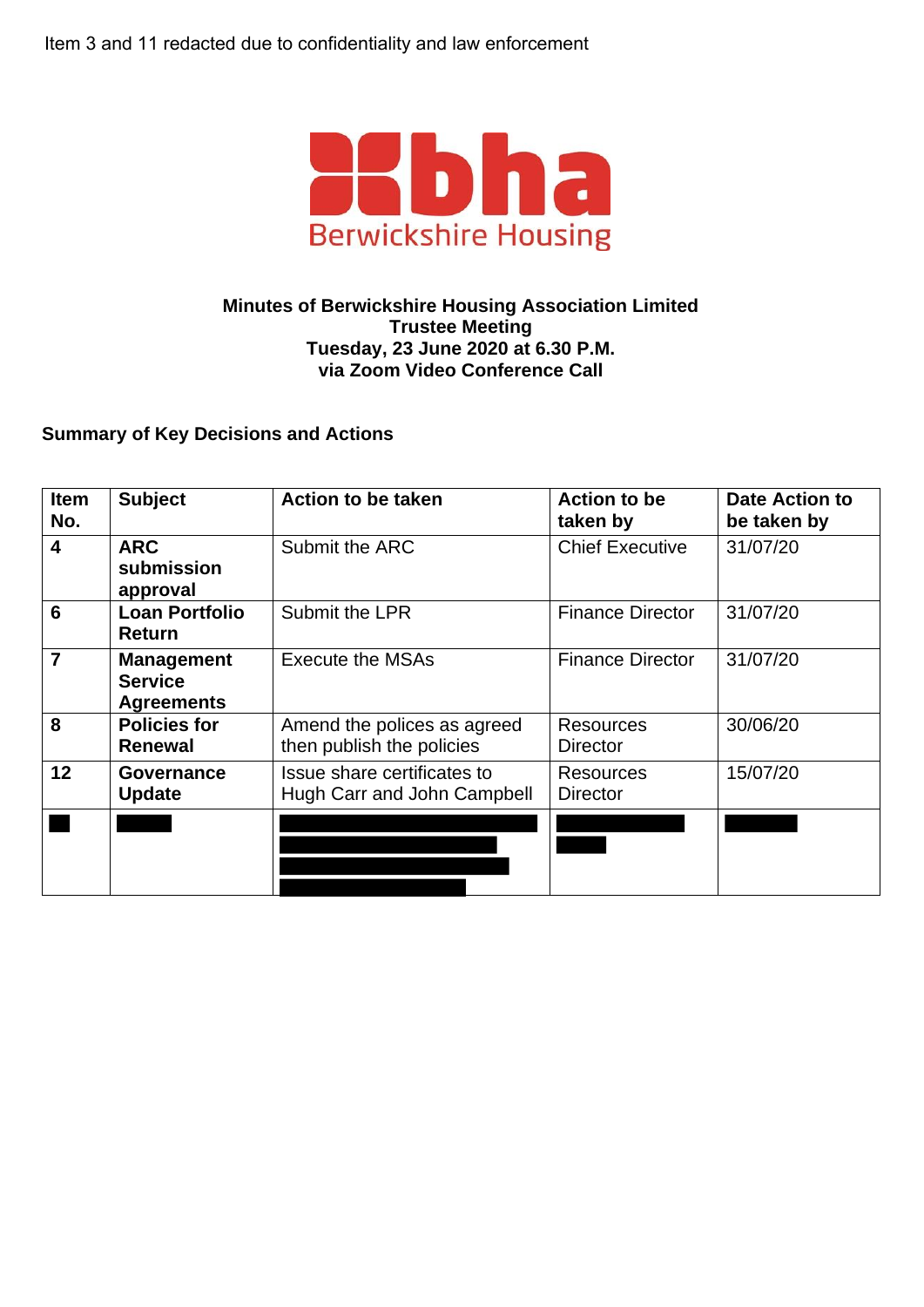| <b>Berwickshire Housing</b>                                                                                                                                                                                                              |                                           |                                                                                                                                           | <b>Minutes of Berwickshire Housing Association Limited</b><br><b>Trustee</b><br>Tuesday, 23 June 2020, at 6.30 P.M.<br>Via Zoom Video Conference Call                                                                          |               |                  |                                           |
|------------------------------------------------------------------------------------------------------------------------------------------------------------------------------------------------------------------------------------------|-------------------------------------------|-------------------------------------------------------------------------------------------------------------------------------------------|--------------------------------------------------------------------------------------------------------------------------------------------------------------------------------------------------------------------------------|---------------|------------------|-------------------------------------------|
| <b>Present:</b><br>Jim McDevitt (Convener)<br>Viv Cockburn (Vice-Convener)<br>Scott Holmes (Vice-Convener)<br>Anne Rutherford<br>Susie McCosh<br><b>Paul Matthews</b><br>Norrie McPhail<br>Lynn Gray<br><b>Stephen Scott</b><br>Sam Hart |                                           |                                                                                                                                           | In Attendance:<br>Helen Forsyth, Chief Executive<br>John Bain, Resources Director<br>Eleanor Rooke, Finance Director<br>Dan Blake, Operations Director<br><b>Angela Taylor Property Director</b><br>Colin Turner, Minute Taker |               |                  |                                           |
| <b>Item</b><br>No.                                                                                                                                                                                                                       | <b>Agenda Item</b>                        | <b>Minute</b>                                                                                                                             |                                                                                                                                                                                                                                | <b>Action</b> | <b>Action By</b> | <b>Action to</b><br>be<br>completed<br>by |
|                                                                                                                                                                                                                                          |                                           | Hart to their first meeting of the Board                                                                                                  | The Convener welcomed Stephen Scott and Sam                                                                                                                                                                                    |               |                  |                                           |
| 1                                                                                                                                                                                                                                        | <b>Apologies</b>                          | <b>Graeme MacLeod</b>                                                                                                                     |                                                                                                                                                                                                                                |               |                  |                                           |
| $\overline{2}$                                                                                                                                                                                                                           | <b>Declarations of</b><br><b>Interest</b> |                                                                                                                                           | Norrie MacPhail declared his interest in BHA Enterprise.                                                                                                                                                                       |               |                  |                                           |
| 3                                                                                                                                                                                                                                        | <b>Minutes of</b><br>previous meetings    | meetings as a true record to be signed by the<br>Convener at a relevant time:<br>3.1<br>BHA Board meeting 19 May 2020<br>Matters arising: | The Board approved the minutes of the following                                                                                                                                                                                |               |                  |                                           |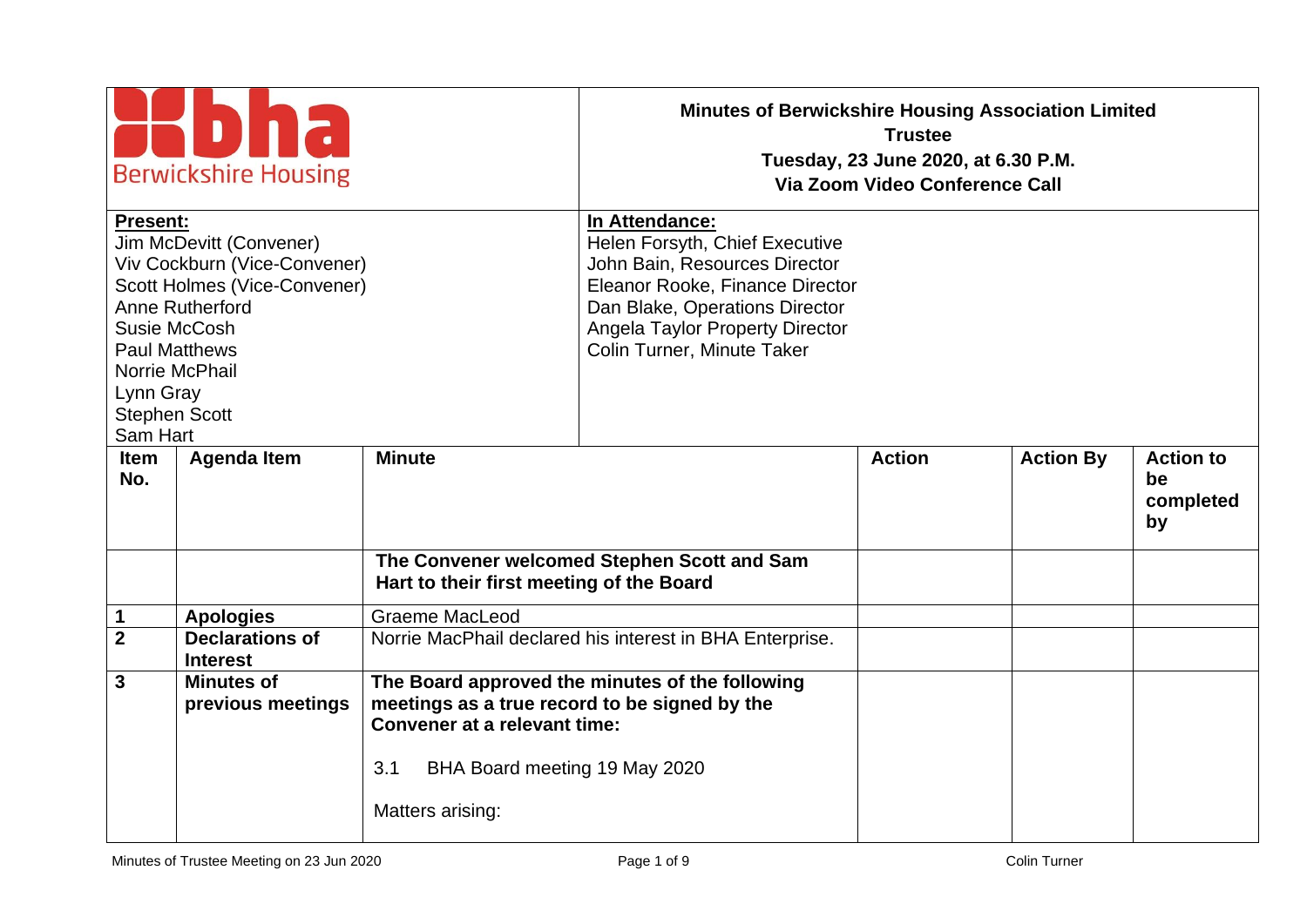|                         |                                   | 3.1.1 BEST targets now implemented<br>3.1.2 Property Director - targets will be presented to the<br>July Board.<br>3.1.3 Review of risk register and process has now been<br>completed.                                                                                                                                                                                                                                                                                                                                    |                |                    |          |
|-------------------------|-----------------------------------|----------------------------------------------------------------------------------------------------------------------------------------------------------------------------------------------------------------------------------------------------------------------------------------------------------------------------------------------------------------------------------------------------------------------------------------------------------------------------------------------------------------------------|----------------|--------------------|----------|
| $\overline{\mathbf{4}}$ | <b>ARC submission</b><br>approval | The increase in gross rent arrears is due to a calculation<br>error in previous years returns.<br>Scott Holmes sought clarification on Indicator C1 staffing<br>numbers. (clarification note post meeting) - the data<br>provided in Appendix A for the year 2018/19 in relation to<br>indicator C1 (staff numbers) contained a keying error and<br>should have read - Number of office based staff (50) and<br>not (61) The day nursery closed in June 2018 and<br>therefore did not alter that year's figures as the ARC | Submit the ARC | Chief<br>Executive | 31/07/20 |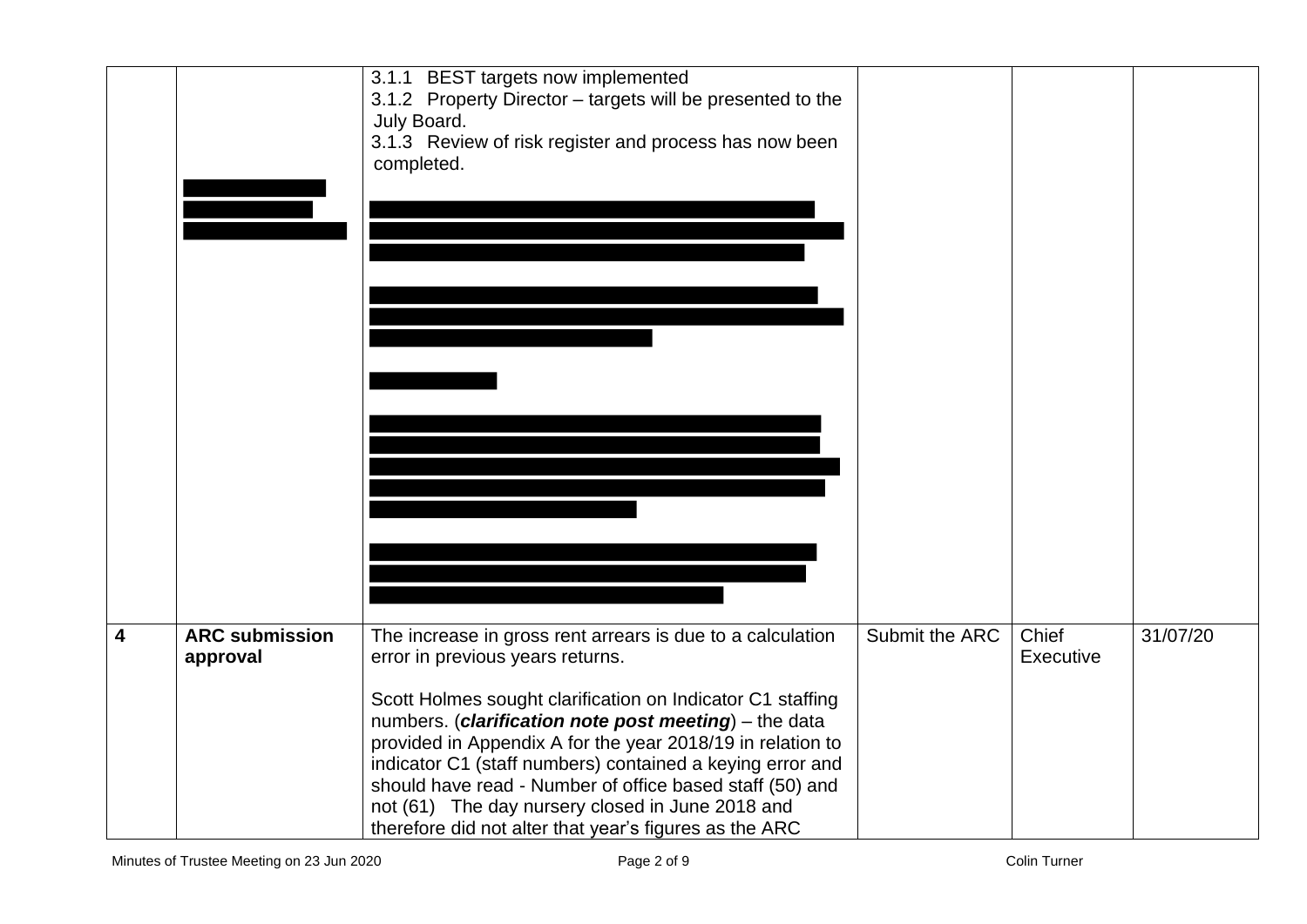|                 |                             | considers employees in post only on the 31 <sup>st</sup> March<br>annually.<br>The drop in satisfaction on opportunities to participate has<br>reduced and Tenant Volunteers role is being reviewed to<br>try and increase this. We seek to create more informal<br>and broader ways to participate.<br>The Board approved the report and delegated<br>authority to the Chief Executive, or in their absence,<br>the Operations Director, to submit this year's ARC by<br>31 July 2020. |                                                      |                  |          |
|-----------------|-----------------------------|-----------------------------------------------------------------------------------------------------------------------------------------------------------------------------------------------------------------------------------------------------------------------------------------------------------------------------------------------------------------------------------------------------------------------------------------------------------------------------------------|------------------------------------------------------|------------------|----------|
| $5\phantom{1}$  | <b>Five Year Financial</b>  | The Finance Director reported, and the Board duly noted,                                                                                                                                                                                                                                                                                                                                                                                                                                |                                                      |                  |          |
|                 | Return-<br><b>Extension</b> | that the Regulator has extended the return deadline to 30<br>September to better account for the impact of COVID-19                                                                                                                                                                                                                                                                                                                                                                     |                                                      |                  |          |
|                 |                             | on the forecasts.                                                                                                                                                                                                                                                                                                                                                                                                                                                                       |                                                      |                  |          |
| $6\phantom{1}6$ | <b>Loan Portfolio</b>       | The Board approved the submission of the Loan                                                                                                                                                                                                                                                                                                                                                                                                                                           | Submit the LPR                                       | Finance          | 31/07/20 |
|                 | <b>Return</b>               | Portfolio return and delegated authority to the<br>Finance Director to submit the return by 31 July 2020.                                                                                                                                                                                                                                                                                                                                                                               |                                                      | <b>Director</b>  |          |
| $\overline{7}$  | <b>Management</b>           | The Finance Director introduced the reviewed                                                                                                                                                                                                                                                                                                                                                                                                                                            | Execute the                                          | Finance          | 31/07/20 |
|                 | <b>Services</b>             | management service agreements (MSAs) and the Board                                                                                                                                                                                                                                                                                                                                                                                                                                      | <b>MSAs</b>                                          | <b>Director</b>  |          |
|                 | <b>Agreements</b>           | approved the changes.                                                                                                                                                                                                                                                                                                                                                                                                                                                                   |                                                      |                  |          |
|                 |                             | The Finance Director undertook to get the agreements<br>signed by the relevant individuals.                                                                                                                                                                                                                                                                                                                                                                                             |                                                      |                  |          |
| 8               | <b>Policies for</b>         | 8.1 - Risk Management Policy                                                                                                                                                                                                                                                                                                                                                                                                                                                            | Amend the                                            | <b>Resources</b> | 30/06/20 |
|                 | <b>Renewal</b>              | Viv Cockburn asked about the review of the strategic/key<br>risks and the Chief Executive clarified that these would be<br>presented in every risk report to the Board in future. The<br>Finance Director undertook to clarify the wording in the<br>policy to reflect this.<br>Work on the register continues and will be ready for<br>submission to the Board in August                                                                                                               | polices as<br>agreed then<br>publish the<br>policies | <b>Director</b>  |          |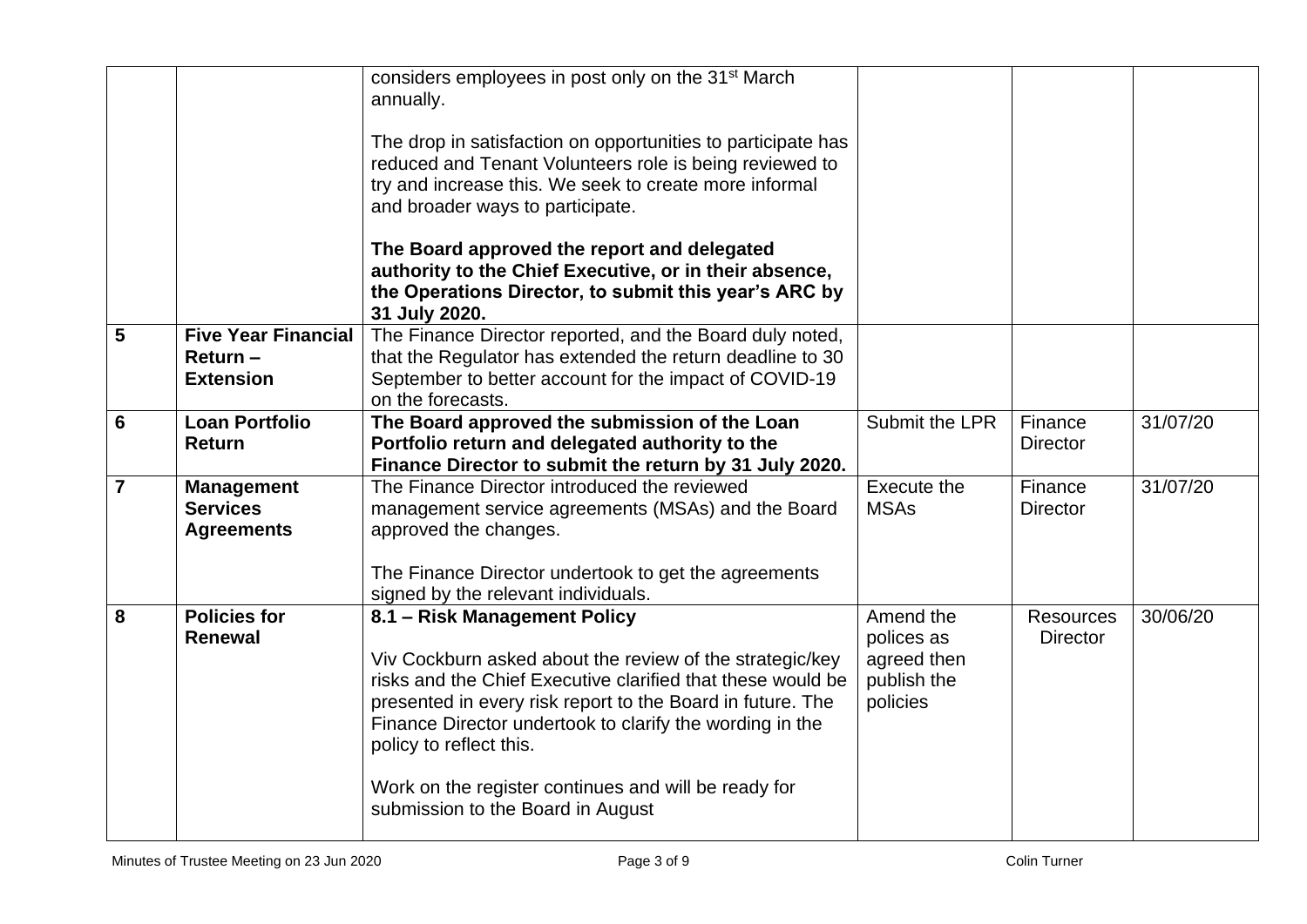| Use of non-gender specific pronouns will be standardised<br>throughout all our policies as they are reviewed.                                                                                                                                                                                                  |  |
|----------------------------------------------------------------------------------------------------------------------------------------------------------------------------------------------------------------------------------------------------------------------------------------------------------------|--|
| Anne Rutherford queried the references to OJEU and Viv<br>Cockburn confirmed that following recent legal advice,<br>there was currently, no clear stance in UK law on how this<br>will be handled post Brexit.                                                                                                 |  |
| Viv Cockburn noted the cross referencing of issues such<br>as procurement.                                                                                                                                                                                                                                     |  |
| 8.2 - Financial Regulations                                                                                                                                                                                                                                                                                    |  |
| The Board approved the Risk Management policy as<br>amended.                                                                                                                                                                                                                                                   |  |
| Anne Rutherford suggested the wording clarifying the<br>seven key risks needs to be altered to reflect the living<br>nature of the key risks.                                                                                                                                                                  |  |
| An accountability matrix would be introduced to make it<br>clear who was responsible for what in our risk<br>management approach.                                                                                                                                                                              |  |
| A debate on risk appetite was being factored in and<br>hoped to be discussed at the Board Away Day.                                                                                                                                                                                                            |  |
| An action that the leadership team have already identified<br>is the need to engage the Board more in the health and<br>safety monitoring. There was a champion on the Board in<br>the past and we need to identify a way to ensure that<br>connection with the health and safety committee is still<br>there. |  |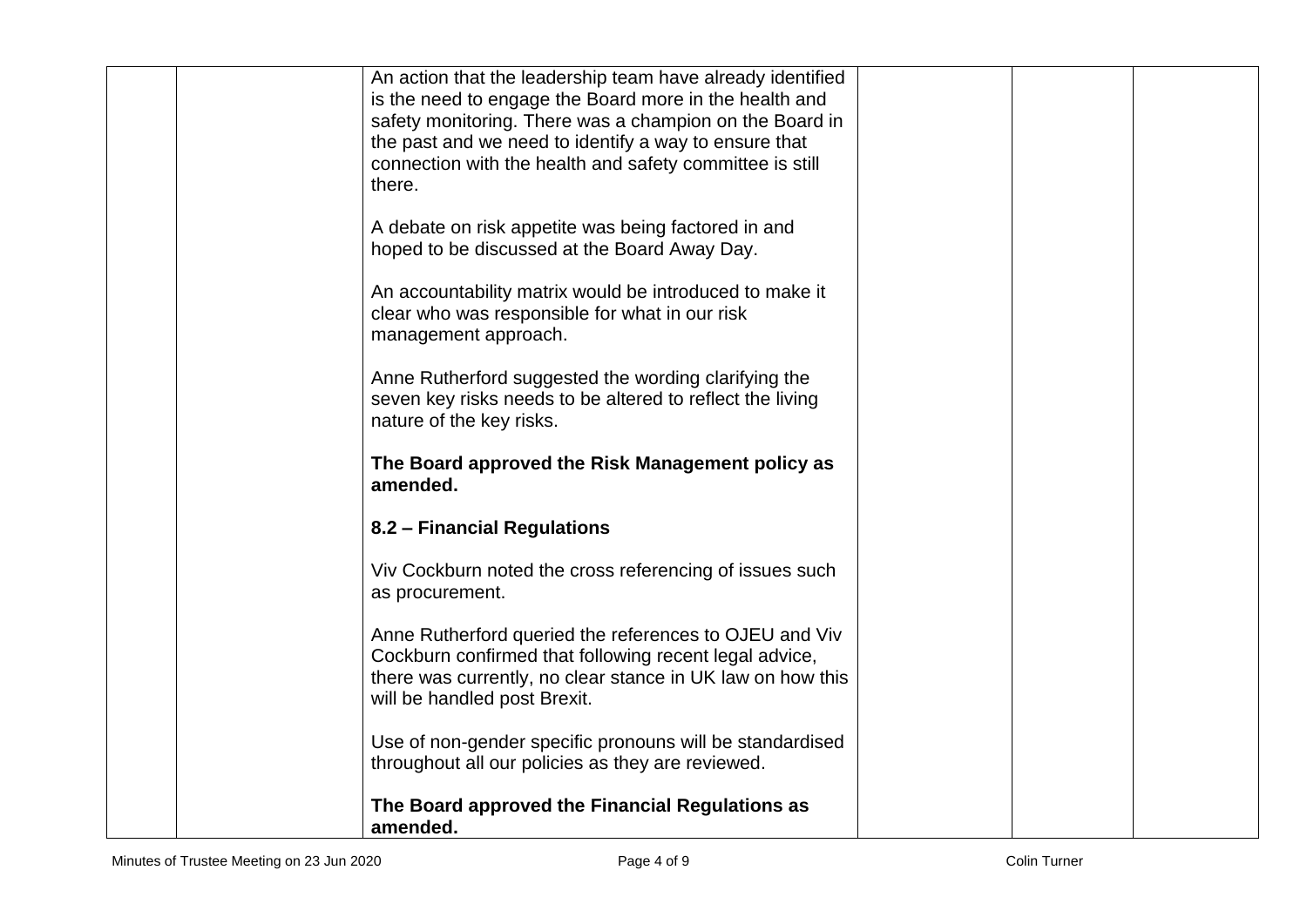|   |                                                        | 8.3 - Write Off Policy<br>The Board approved the Write Off policy.<br>8.4 - Marketing and Communications Strategy<br>Clear statements in the policy about listening to our<br>tenants will be included.<br>The Board approved the Marketing and<br><b>Communications Policy as amended.</b>                                                                                                                                                                                                                                                                                                                                                                                                                                                                                                                                                                                                                                                                                                                                                                                                           |  |  |
|---|--------------------------------------------------------|-------------------------------------------------------------------------------------------------------------------------------------------------------------------------------------------------------------------------------------------------------------------------------------------------------------------------------------------------------------------------------------------------------------------------------------------------------------------------------------------------------------------------------------------------------------------------------------------------------------------------------------------------------------------------------------------------------------------------------------------------------------------------------------------------------------------------------------------------------------------------------------------------------------------------------------------------------------------------------------------------------------------------------------------------------------------------------------------------------|--|--|
| 9 | Update on major<br>contracts coming<br>out of COVID-19 | Construction contractor's health and safety processes for<br>COVID safe working for the two new build sites have<br>been approved by BHA's consultants.<br>Contractors for routine, planned and cyclical works are<br>preparing their Health and Safety plans for assessment in<br>preparation for work getting work started again but there<br>are many unknowns such as supply chain issues and<br>access to tenants' homes, which will affect delivery. An<br>assessment of the current programmes was presented<br>and assuming 50% of delivery of the energy improvement<br>and window replacement contracts in what remains of this<br>financial year, impact on the budget would be an<br>underspend of over £1m.<br>No contractors have requested an increase in costs in<br>respect of COVID-19; any such requests would affect the<br>RSL sector I not just BHA, and discussions are ongoing<br>across the sector.<br>Sam Hart clarified that the sector is already making<br>advances in managing the risk of site closures due to<br>COVID-19 and explained that the scale of BHA's house |  |  |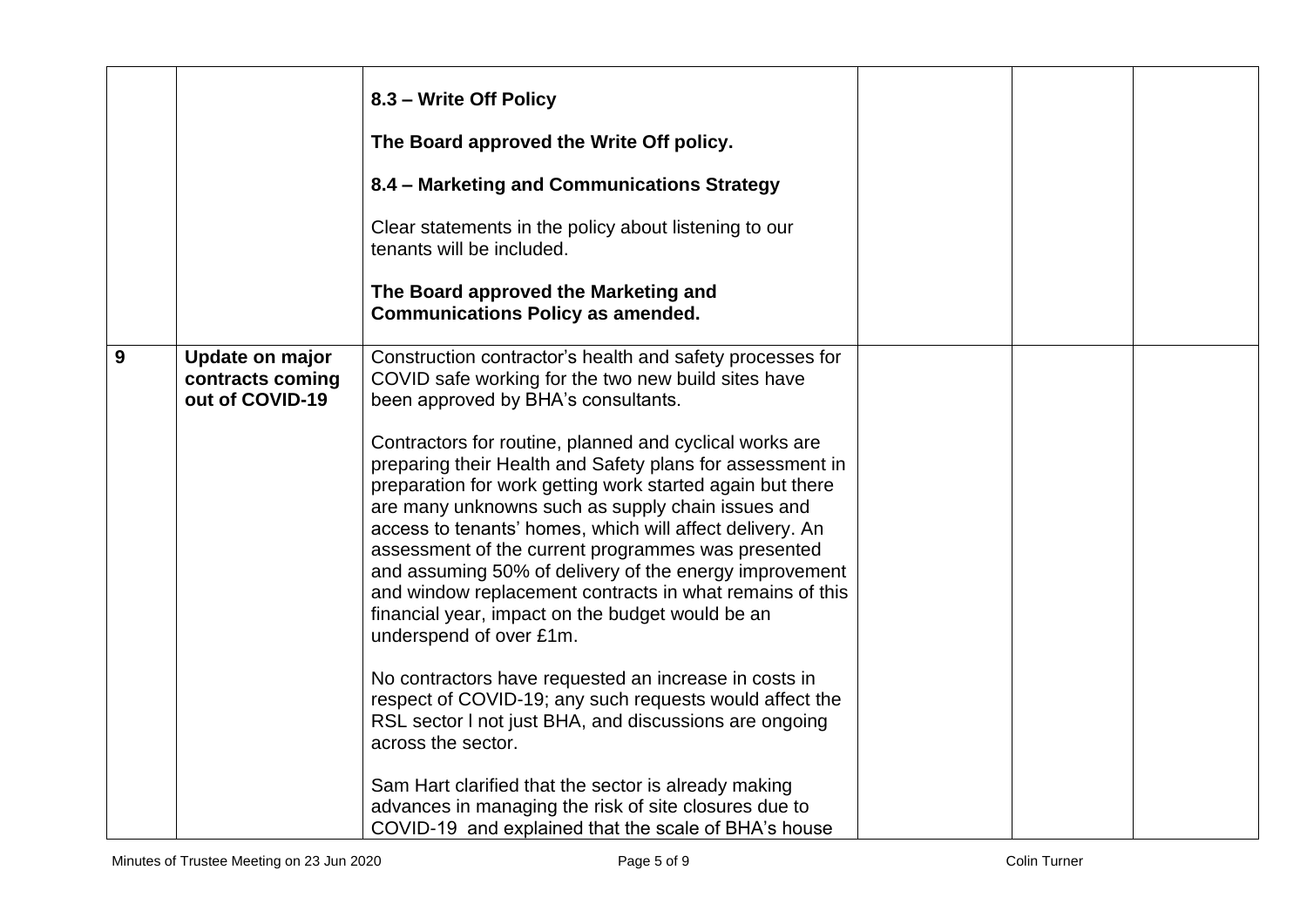|                 |                                           | building programme would be less likely to be as big an<br>issue as it would be for the larger scale infrastructure<br>projects happening throughout the country.<br>The Board noted the report                                                                                                                                                                                                                                       |                                                                         |                                     |          |
|-----------------|-------------------------------------------|---------------------------------------------------------------------------------------------------------------------------------------------------------------------------------------------------------------------------------------------------------------------------------------------------------------------------------------------------------------------------------------------------------------------------------------|-------------------------------------------------------------------------|-------------------------------------|----------|
| 10 <sup>1</sup> | <b>Chief Executive's</b><br><b>Report</b> | The Chief Executive reported further on progress of the<br>project team to reinstate services to our tenants.<br>The supporting communities' application was successful<br>with the award of £78k This will include a digital lending<br>library for the people of Berwickshire.<br>Helen's VLOGs will be made available to Trustees if that<br>is feasible.<br>The Board noted the report.                                           |                                                                         |                                     |          |
| 11              |                                           |                                                                                                                                                                                                                                                                                                                                                                                                                                       |                                                                         |                                     |          |
| 12              | <b>Governance</b><br><b>Update</b>        | 12.1 - The Resources Director clarified the key points in<br>the report.<br>The Board noted the report and approved Billie<br>Dishington's leave of absence until after lockdown<br>eases.<br>12.2 - Membership - The Board accepted Hugh Carr<br>and John Campbell into the membership of the<br>Association.<br>12.3 – George Pickering, Chair of the Tenant Volunteers<br>has retired, and the Convener led the Board in a vote of | <b>Issue share</b><br>certificates to<br>Hugh Carr and<br>John Campbell | <b>Resources</b><br><b>Director</b> | 15/07/20 |
|                 |                                           | thanks to George for his effort, commitment and<br>leadership of the tenant volunteers.                                                                                                                                                                                                                                                                                                                                               |                                                                         |                                     |          |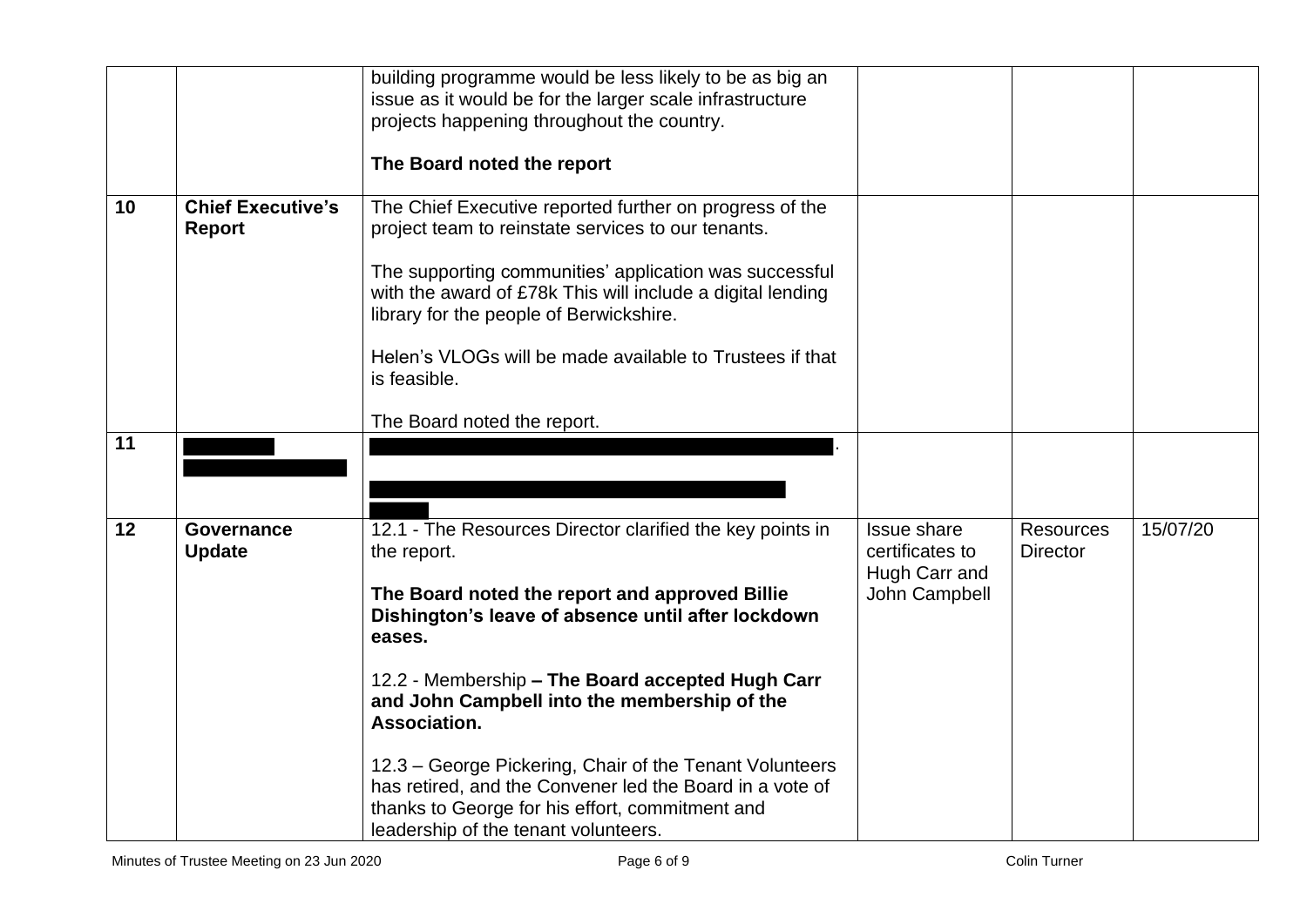| 16 | <b>AOCB</b>                                                    | Norrie MacPhail reported that there had been<br>conversations within the BHAE Board around its role, and<br>the potential for the BHAE Board to develop further<br>opportunities in either expanding the windfarm or looking<br>at other opportunities for income generation for BHA.<br>Norrie sought an indication of the appetite from the BHA<br>Board to undertake a high-level options appraisal for<br>presentation to the BHA Board in October 2020. Norrie<br>confirmed the options appraisal would be conducted at<br>minimal cost and would be undertaken by the BHAE<br>Board so as not to utilise Leadership Team time.<br>The Convener suggested that this might be better<br>considered at the Board Away Day in November 2020.<br>The BHA Board supported BHA Enterprise in conducting<br>an options appraisal for presentation to the BHA Board at<br>the Board Away Day in November 2020. | Proceed with<br>high-level<br>options<br>appraisal for<br>potential new<br>income<br>generating<br>activities within<br><b>BHA Enterprise.</b> | <b>BHAE</b><br><b>Board</b> | 31/10/20 |
|----|----------------------------------------------------------------|-------------------------------------------------------------------------------------------------------------------------------------------------------------------------------------------------------------------------------------------------------------------------------------------------------------------------------------------------------------------------------------------------------------------------------------------------------------------------------------------------------------------------------------------------------------------------------------------------------------------------------------------------------------------------------------------------------------------------------------------------------------------------------------------------------------------------------------------------------------------------------------------------------------|------------------------------------------------------------------------------------------------------------------------------------------------|-----------------------------|----------|
| 13 | <b>Minutes from BHA</b><br><b>Subsidiary Board</b><br>meetings | The Board noted the minutes from the following<br>subsidiary board meetings:<br>1. BHA Enterprise - 28 May 2020<br>2. BCR Windfarm Partnership - 28 May 2020<br>3.<br>The Board noted the minutes from the meetings<br>19:40 - The Chief Executive and Company Secretary<br>remained with the Board and all other staff left the<br>meeting at this point.<br>Following the discussions noted at item 3 above the Chief<br>Executive and the Company Secretary left the meeting.                                                                                                                                                                                                                                                                                                                                                                                                                            |                                                                                                                                                |                             |          |